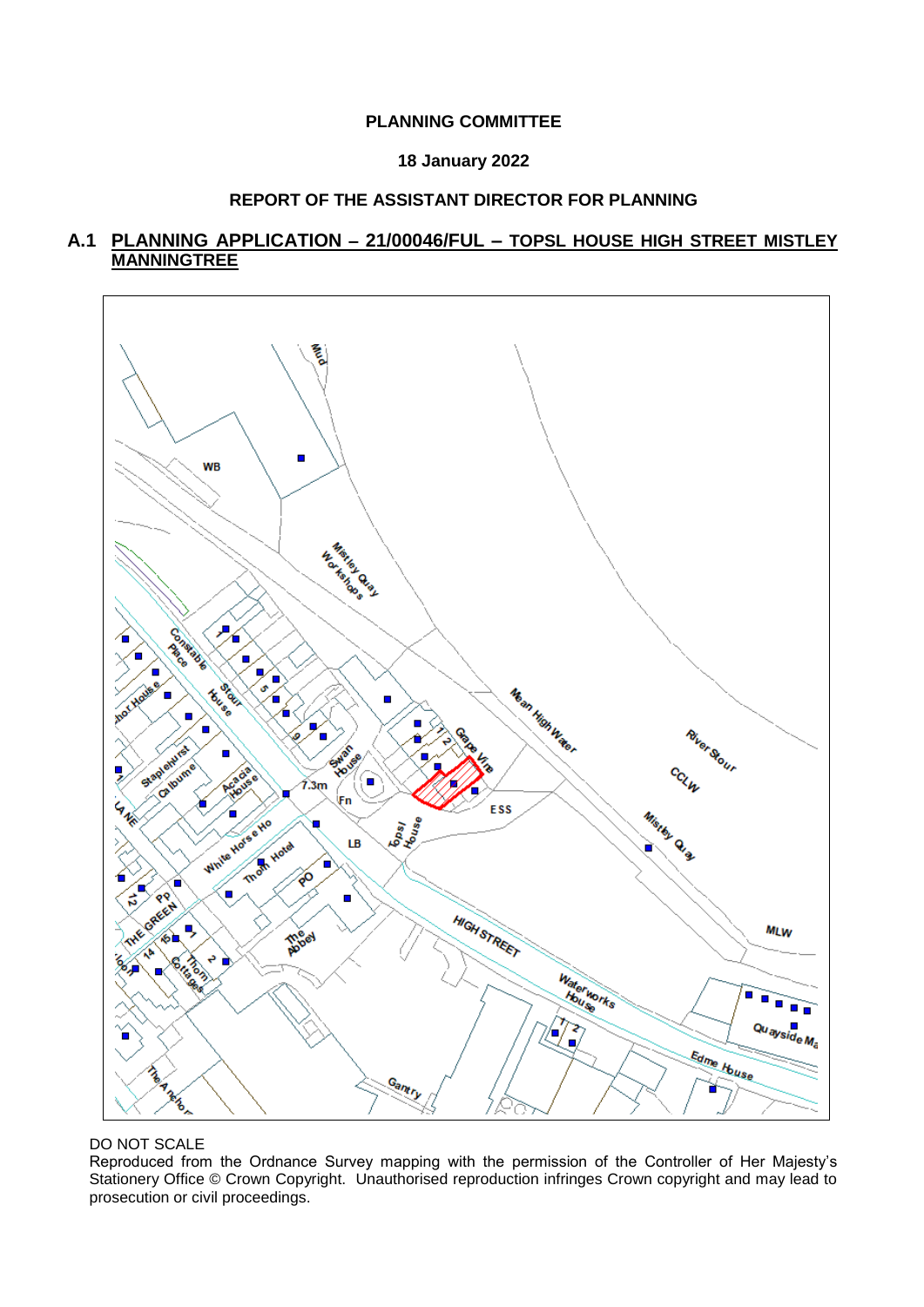**Application:** 21/00046/FUL **Town / Parish**: Mistley Parish Council

**Applicant:** Sarah Misra & Julia Hegelstad

**Address:** Topsl House High Street Mistley Manningtree CO11 1HB

**Development**: Proposed balcony and window to a door to the Quay elevation

# **1. Executive Summary**

- 1.1 This application was originally referred to Planning Committee at the request of Councillor Coley due to concerns with the building being listed and being in a Conservation Area, the introduction of a stairway access to the first floor, change of use of the first floor to residential, the building is located on the edge of a busy working dock and parking issues. This application was deferred from the Planning Committee meeting held on 28th September 2021. The Planning Committee deferred the application to allow for further negotiations on the application in relation to the omission or amendment of the balcony details to the rear and to address ECC Heritage objections as well as consideration of the external staircase to address overlooking and private amenity issues with the immediate neighbouring property.
- 1.2 The application has now been amended with the external staircase omitted. As such, the application now relates solely to the proposed balcony and window to a door to the Quay elevation only.
- 1.3 The application site is located within the settlement development boundary as defined within both the adopted Tendring District Local Plan 2007 and the emerging Tendring District Local Plan 2013-2033 and Beyond Publication Draft 2017. The application is located within the Conservation Area and adjacent to a Grade II Listed Building.
- 1.4 ECC Heritage have been consulted and have an objection to the proposed balcony.
- 1.5 The proposals are not considered to cause any impact upon the neighbouring amenities.
- 1.6 Mistley Parish Council have not commented on the amended application and no further letters of representations have been received.

### **Recommendation:**

That the Head of Planning be authorised to grant planning permission for the development subject to:-

a) Subject to the conditions stated in section 8.1

# **2. Planning Policy**

- 2.1 The following Local and National Planning Policies are relevant to this planning application.
- 2.2 This planning application was first submitted when the NPPF National Planning Policy Framework February 2019 was in place. During the LPA assessment phase of the development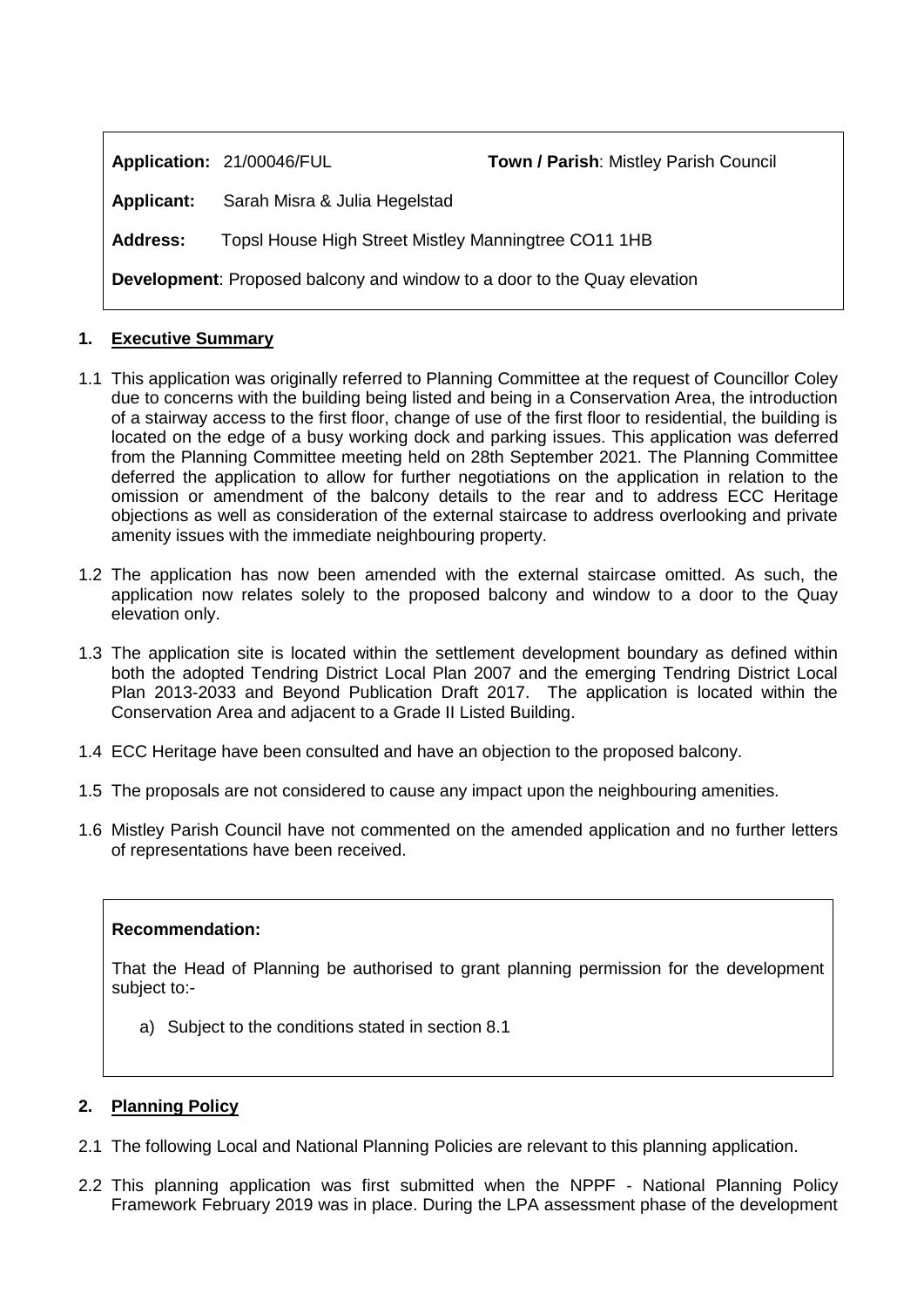proposals, a revised version of the National Planning Policy Framework (NPPF 2021) was published by the Ministry of Housing, Communities and Local Government (MHCLG) with revisions to both the NPPF and National Model Design Guide (NMDG), following consultation in January 2021. Among the key changes to the NPPF are updated policies aiming to improve the design of new developments, in response to the findings of the government's Building Better, Building Beautiful Commission. Due regard is given to both the NPPF 2019 as well as the NPPF 2021 (collectively referred to as the 'NPPF' in the remainder of this report) and as part of the assessment of this planning application.

# *NPPF National Planning Policy Framework February 2019*

*National Planning Practice Guidance*

*Adopted Tendring District Local Plan 2007 (part superseded)*

QL11 Environmental Impacts and Compatibility of Uses (part superseded)

EN17 Conservation Areas

EN23 Development Within the Proximity of a Listed Building

*Tendring District Local Plan 2013-2033 and Beyond Publication Draft (June 2017) (Section 1 adopted on 26th January 2021)*

*Relevant Section 2 Policies (emerging)*

- PPL8 Conservation Areas
- PPL9 Listed Buildings
- SPL1 Managing Growth

# **Status of the Local Plan**

- 2.3 Planning law requires that decisions on planning applications must be taken in accordance with the development plan unless there are material considerations that indicate otherwise (Section 70(2) of the 1990 Town and Country Planning Act and Section 38(6) of the Planning and Compulsory Purchase Act 2004). This is set out in Paragraph 2 of the National Planning Policy Framework 2021 (the Framework).
- 2.4 The 'development plan' for Tendring comprises, in part, the 'saved' policies of the 2007 Local Plan. Paragraph 219 of the Framework allows local planning authorities to give due weight to policies adopted prior to its publication according to their degree of consistency with the policies in the Framework. On the  $26<sup>th</sup>$  January 2021 Section 1 of the 2013-2033 Local Plan was adopted and now also forms part of the 'development plan' for Tendring, superseding some of the more strategic policies in the 2007 Local Plan. Notably, the housing and employment targets were found sound and have been fixed, including the housing requirement of 550 dwellings per annum.
- 2.5 Paragraph 48 of the Framework allows weight to be given to policies in emerging plans, according to their stage of preparation, the extent to which there are unresolved objections to relevant policies, and the degree of consistency with the policies of the Framework. On  $24<sup>th</sup>$ November 2021, the Council received the Planning Inspectors' final report on the legal compliance and soundness of Section 2 of the emerging Local Plan. The report has confirmed, that with the inclusion of a number of 'Main Modifications' (which have already been the subject of formal public consultation), the Plan is legally compliant and sound and can now proceed to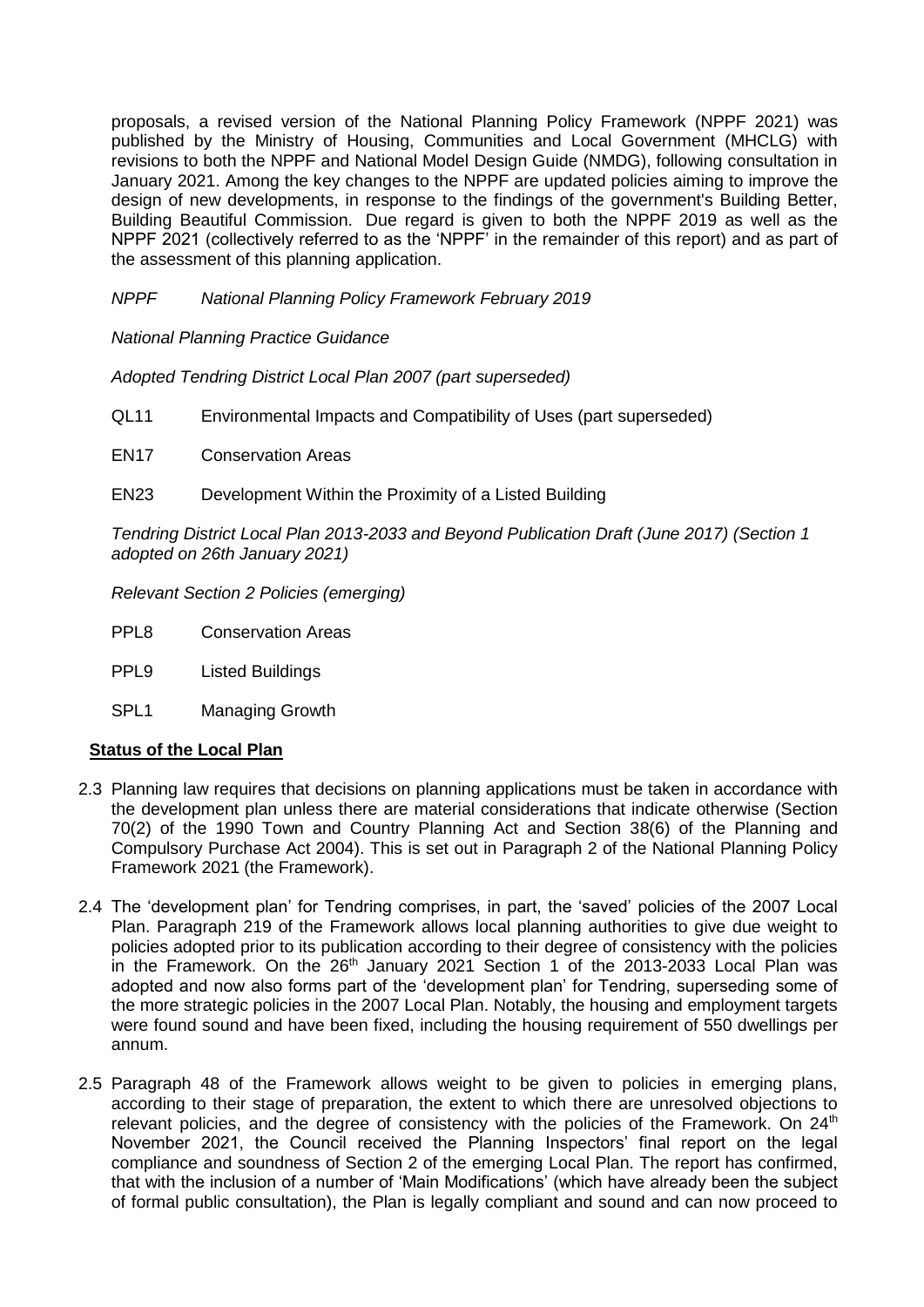adoption. The report is due to be considered by the Planning Policy and Local Plan Committee on 11<sup>th</sup> January 2022 which is likely to recommend adoption of the Section 2 Local Plan to Full Council on  $25<sup>th</sup>$  January 2022. On adoption, the new Section 2 Local Plan will join the new Section 1 Local Plan to form the 'development plan' for Tendring and the old 2007 Local Plan will be superseded in full.

- 2.6 Now that the Inspectors' final report is received, the Section 2 Local Plan has virtually reached the final stage of preparation, all objections have been resolved and the Inspector has confirmed that the Plan is sound and therefore in conformity with the Framework. For these reasons, Officers now advise that the emerging Plan should now carry 'almost full weight' in decision making.
- 2.7 Until the new Local Plan is adopted in January 2022, the 2007 adopted Local Plan, legally, will still form part of the 'development plan' and there will still be a requirement to refer to the 2007 Local Plan in decision making. However, the level of weight to be afforded to the policies in the 2007 Plan is reduced to very limited weight given that a more up to date Plan has progressed to such an advanced stage of the plan making process.

# **3. Relevant Planning History**

| 94/00764/FUL | (4 Grape Vine, Mistley Quay,<br>Mistley) Alterations to existing offices                                                                                                                                                                                                            | Approved | 16.09.1994 |
|--------------|-------------------------------------------------------------------------------------------------------------------------------------------------------------------------------------------------------------------------------------------------------------------------------------|----------|------------|
| 21/00040/FUL | Proposed external changes to<br>fenestration including; the change of<br>a window to a door to the front<br>elevation, a change of a window to a<br>door to the Quay elevation, a change<br>from a door to a window to the side<br>elevation and erection of a safety<br>hand rail. | Approved | 29.09.2021 |

# **4. Consultations**

| <b>Essex County Council Heritage</b><br>08.12.2021 | The application is for a proposed balcony and window to<br>a door to the Quay elevation.                                                                                                                                                                                                                                                                                                                                                                                                                                                                                                                                                      |
|----------------------------------------------------|-----------------------------------------------------------------------------------------------------------------------------------------------------------------------------------------------------------------------------------------------------------------------------------------------------------------------------------------------------------------------------------------------------------------------------------------------------------------------------------------------------------------------------------------------------------------------------------------------------------------------------------------------|
|                                                    | The building is situated within Manningtree and Mistley<br>Conservation Area in Character Area 4 - The planned<br>town along the High Street. Concerns were outlined<br>within the first response regarding the potential impact to<br>the significance of the Conservation Area and nearby<br>listed buildings.                                                                                                                                                                                                                                                                                                                              |
|                                                    | The balcony was previously noted as not being<br>considered acceptable. Whilst the design has been<br>amended, it is still considered inappropriate and should<br>be omitted from the application to preserve the character<br>of the building. Particularly in consideration with the<br>recently approved 21/00040/FUL, the ground floor<br>window will also be converted to a door. The Quay Street<br>Scene elevation drawing demonstrates that the proposal<br>would result in a door over a door and would not be<br>considered in keeping with the character of the building<br>or to the character and appearance of the Conservation |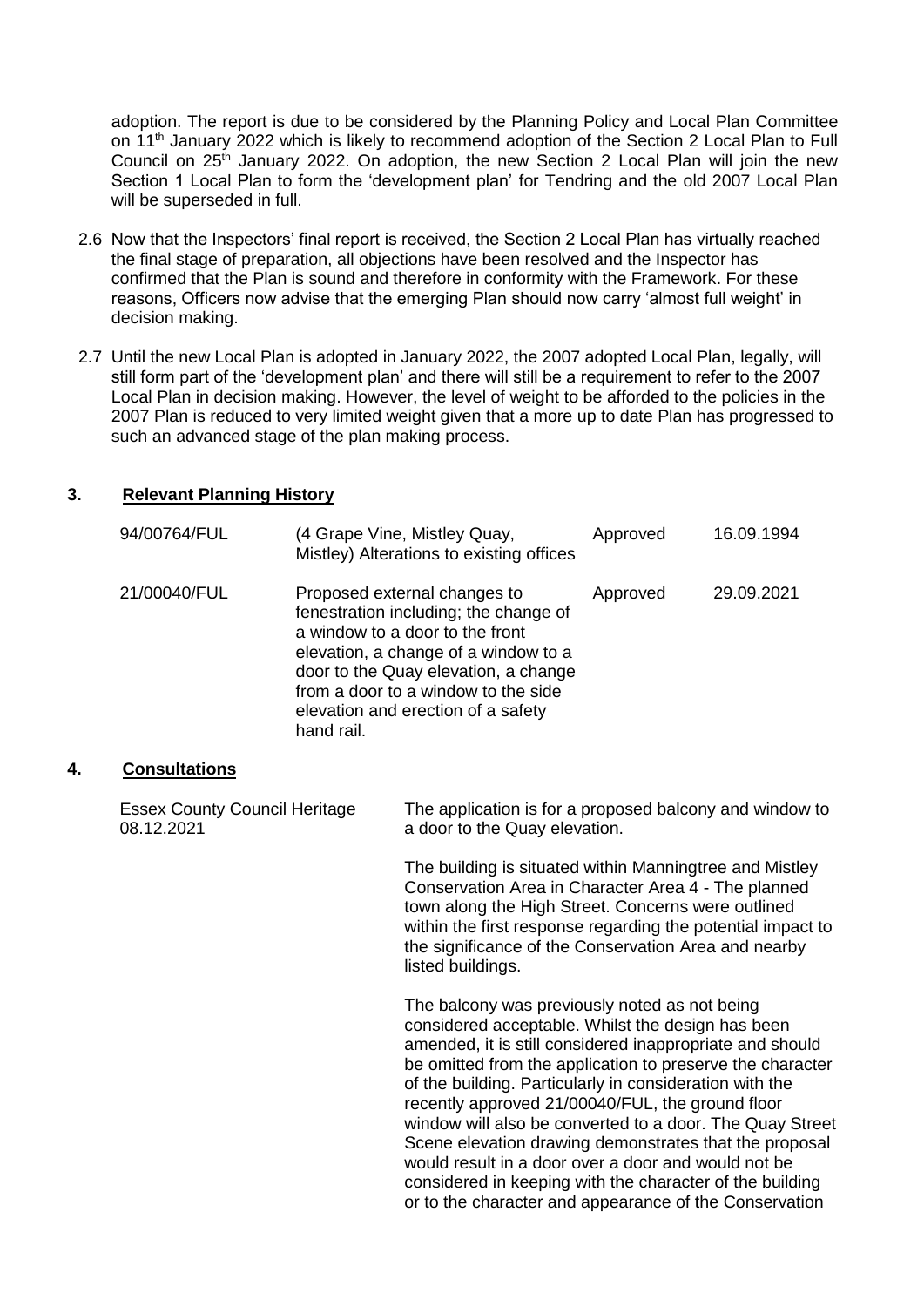Area, contrary to Section 72(1) of the Planning (Listed Buildings and Conservation Areas) Act 1990.

The harm to the significance of the Conservation Area is a small level of 'less than substantial' and paragraph 202 of the NPPF is relevant. Regard should also be given to paragraph 199 which affords great weight to the conservation of heritage assets.

As previously noted, if the balcony is omitted from the proposals, there are elements within the application that are acceptable in principle, but further detail is required to ensure that they will be in keeping with character and appearance of the Conservation Area and do not impact the surrounding listed buildings. As such the following conditions should be applied:

- Details of the types and colours of all external materials, shall be submitted to and approved by the Local Planning Authority in writing prior to their first use on site.

- Additional drawings that show details of any new windows and doors by section and elevation at scales between 1:20 and 1:1 as appropriate, shall be submitted to and approved by the Local Planning Authority in writing prior to their first construction or installation on site.

Subject to the balcony and the conditions, the proposals will be in line with Section 72(1) of the Planning (Listed Buildings and Conservation Areas) Act 1990 and chapter 16 of the NPPF.

# **5. Representations**

- 5.1 Mistley Parish Council have not commented on the amended plans.
- 5.2 No letters of representation have been received in regards to the amended plans.

## **6. Assessment**

# Site Context

- 6.1 The application site relates to Topsl House which is a two storey building located within the settlement boundary of Manningtree and located within the Conservation Area.
- 6.2 The building is located to the end of the row of buildings with views over the Quay and adjacent Grade II Listed Building.

### Site History

6.3 Planning Permission was granted by the Planning Committee on 28<sup>th</sup> September under application reference 21/00040/FUL for the proposed external changes to fenestration including the change of a window to a door to the front elevation, a change of a window to a door to the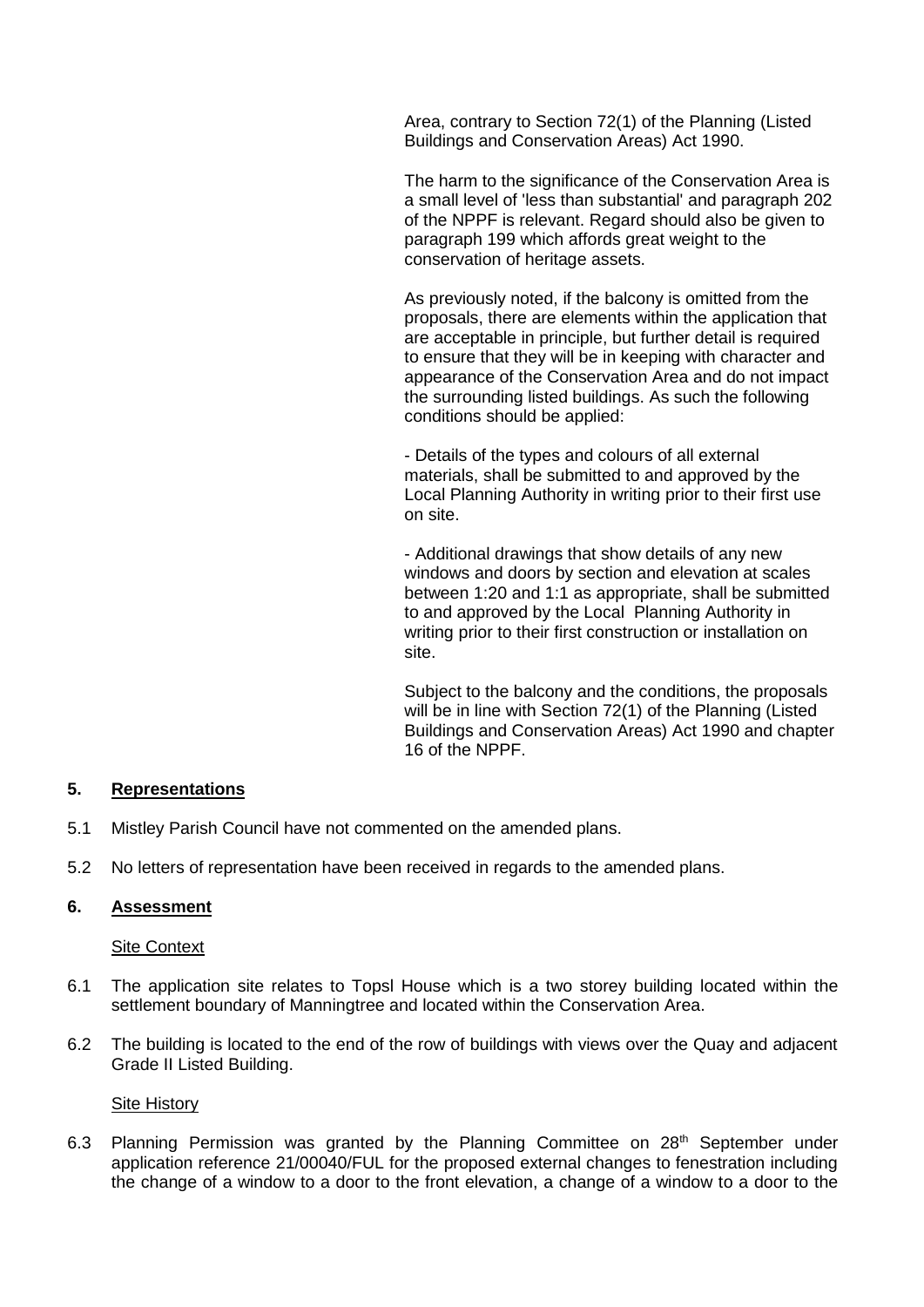Quay elevation, a change from a door to a window to the side elevation and erection of a safety hand rail.

- 6.4 This application originally was for the change of use from an office (Class E (g) (i) to residential dwelling (C3). Due to recent changes to the use class order introduced by the Government, this change of use no longer requires planning permission and requires a prior notification application. Therefore, this is not being assessed within this application.
- 6.5 Under the current application reference 21/00046/FUL, the application was presented to Planning Committee on 28<sup>th</sup> September and requested planning permission for an external staircase, balcony, window to a door to the quay elevation and a window to a door to the North West elevation. The Planning Committee deferred the application to allow for further negotiations on the application in relation to the omission or amendment of the balcony details to the rear and to address ECC Heritage objections as well as consideration of the external staircase to address overlooking and private amenity issues with the immediate neighbour property.

## Proposal

- 6.6 This application seeks planning permission for a proposed balcony and window to a door to the Quay elevation.
- 6.7 This application is to assess external changes only.

## Principle of Development

6.8 The site is located within the Development Boundary therefore there is no in principle objection to the proposal, subject to the detailed considerations discussed below.

### Design and Appearance (including Heritage Assessment)

- 6.9 Adopted Policy SP7 of the 2013-33 Local Plan seeks high standards of urban and architectural design which responds positively to local character and context. Emerging Policies SPL3 and LP4 of Section 2 of the 2013-33 Local Plan also require, amongst other things, that developments deliver new dwellings that are designed to high standards and which, together with a well-considered site layout, create a unique sense of place - avoiding the use of ubiquitous standard house types. Paragraph 130 of the Framework requires that developments are visually attractive as a result of good architecture, are sympathetic to local character, and establish or maintain a strong sense of place.
- 6.10 Policy EN17 of the Tendring District Local Plan 2007 and Policy PPL8 of the Tendring District Local Plan 2013-2033 and Beyond Preferred Options Consultation Document (July 2016) state that development within a Conservation Area must preserve or enhance the special character or appearance of the Conservation Area.
- 6.11 Policy EN23 of the Tendring District Local Plan 2007 states that proposals for development that would adversely affect the setting of a Listed Building, including group value and long distance views will not be permitted, emerging Policy PPL9 reflects these considerations.
- 6.12 The proposed works, external balcony and the window to a door to the Quay elevation will be visible to the Quay. The fenestration changes from a window to a door are not considered harmful to the street scene.
- 6.13 As the application relates to the Conservation Area and is adjacent to a Grade II Listed Building, ECC Heritage have been consulted on this application.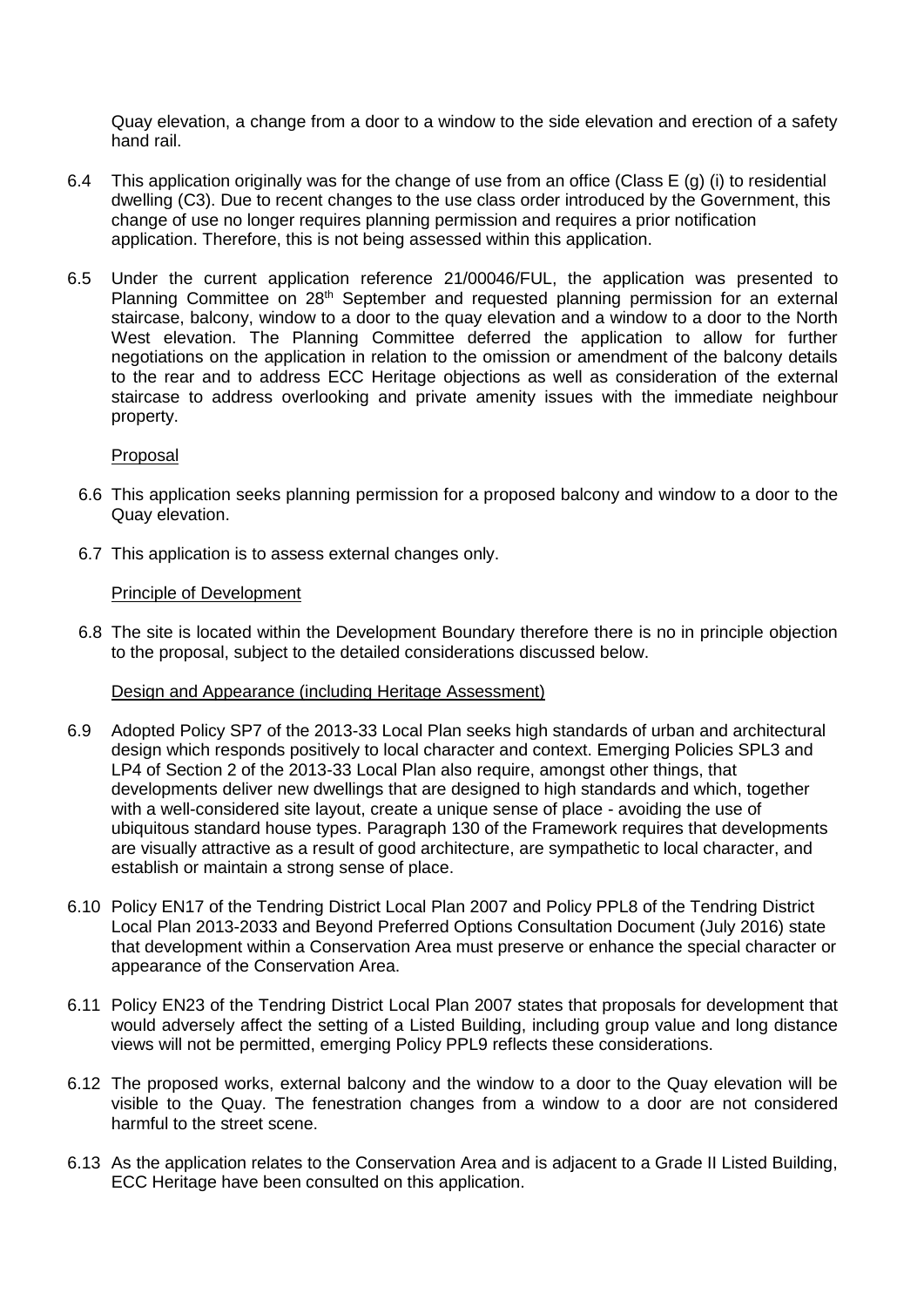- 6.14 ECC Heritage have noted that the application is now solely for a proposed balcony and window to a door to the Quay elevation. The building is situated within Manningtree and Mistley Conservation Area in Character Area 4 - The planned town along the High Street. Concerns were outlined within the first response regarding the potential impact to the significance of the Conservation Area and nearby listed buildings.
- 6.15 The balcony was previously noted as not being considered acceptable. Whilst the design has been amended, it is still considered inappropriate and should be omitted from the application to preserve the character of the building. Particularly in consideration with the recently approved 21/00040/FUL, the ground floor window will also be converted to a door. The Quay Street Scene elevation drawing demonstrates that the proposal would result in a door over a door and would not be considered in keeping with the character of the building or to the character and appearance of the Conservation Area, contrary to Section 72(1) of the Planning (Listed Buildings and Conservation Areas) Act 1990.
- 6.16 The harm to the significance of the Conservation Area is a small level of 'less than substantial' and paragraph 202 of the NPPF is relevant. Regard should also be given to paragraph 199 which affords great weight to the conservation of heritage assets. As previously noted, if the balcony is omitted from the proposals, there are elements within the application that are acceptable in principle, but further detail is required to ensure that they will be in keeping with character and appearance of the Conservation Area and do not impact the surrounding listed buildings. As such conditions should be imposed in regards to the external materials and details of new windows and doors.
- 6.17 Subject to the balcony and the conditions, the proposals will be in line with Section 72(1) of the Planning (Listed Buildings and Conservation Areas) Act 1990 and chapter 16 of the NPPF.
- 6.18 The comments and concerns raised by ECC Heritage are noted in regards to the balcony; notwithstanding this, planning permission has previously been given and implemented for a variety of balconies along the Quay. The proposed balcony is, therefore deemed to have no greater effect on the character of the Conservation Area than those already 'in situ' and it would be difficult to substantiate a reason for refusal on this ground alone.

### Impact upon neighbouring amenities

- 6.19 The NPPF, at paragraph 130 states that planning should always seek to secure a good standard of amenity for all existing and future occupants of land and buildings. Adopted Policy SP7 of the Tendring District Local Plan 2013-2033 and Beyond Publication Draft (June 2017) requires that all new development protects the amenity of existing and future residents and users with regard to noise, vibration, smell, loss of light, overbearing and overlooking.
- 6.20 The proposed balcony will be located to the quay elevation and views will be towards the quay and therefore will be away from any neighbouring private amenity space. The change from a window to a door is not considered to cause any impact.

# **7. Conclusion**

7.1 The proposed works are considered acceptable subject to details of the external materials as well as the details of the windows and doors. The proposed works will not result in any harm to neighbouring amenities.

# **8. Recommendation**

8.1 The Planning Committee is recommended to grant planning permission subject to the following conditions and informatives.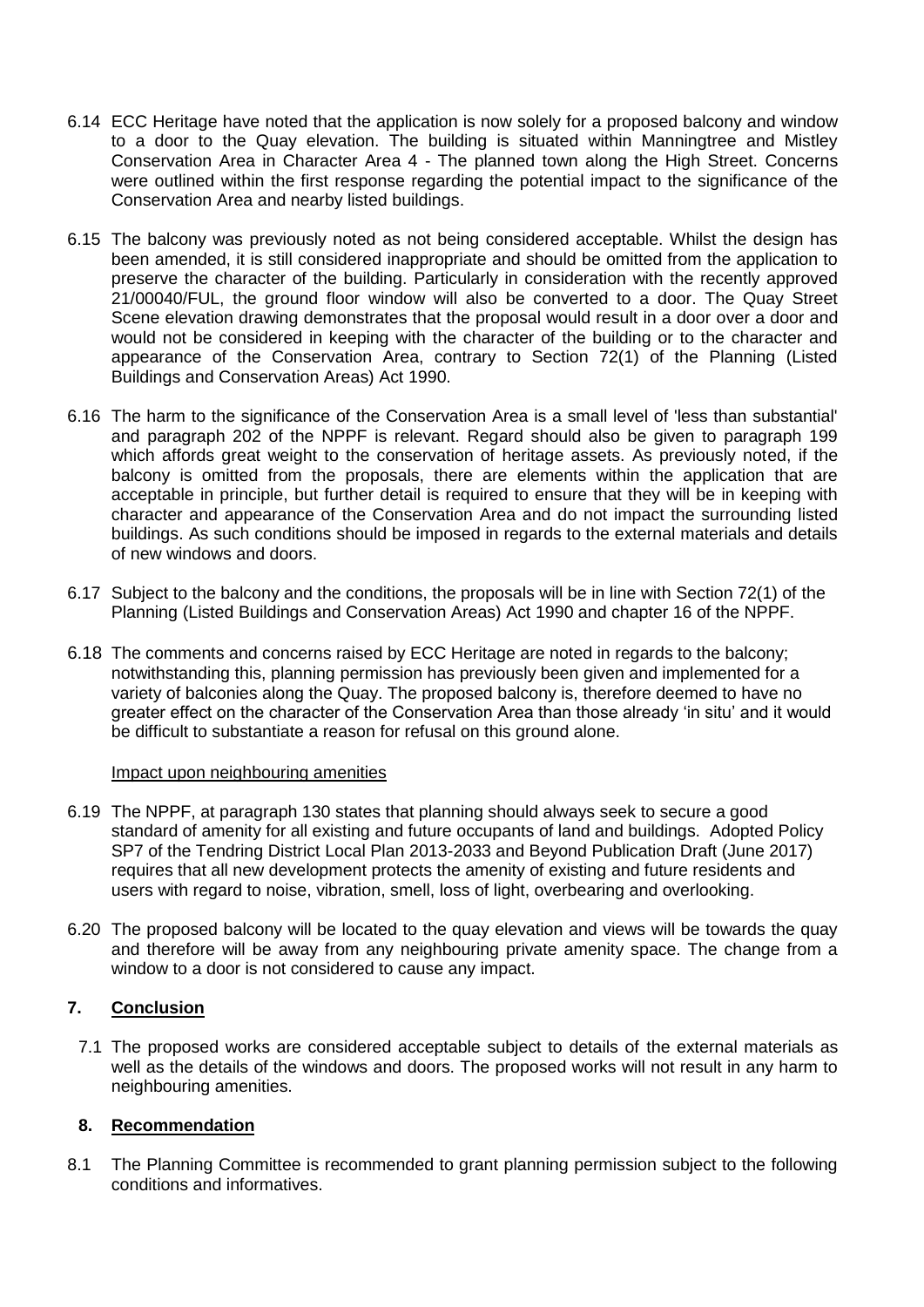### 8.2 Conditions and Reasons

1 The development hereby permitted shall be begun before the expiration of three years from the date of this permission.

Reason - To comply with the requirements of Section 91 of the Town and Country Planning Act 1990, as amended by the Planning and Compulsory Purchase Act 2004.

- 2 The development hereby permitted shall be carried out in accordance with the following approved plans:
	- Drawing no. TH05 REV12
	- Drawing no. TH06 REV1
	- Drawing no. TH12 REV1

Reason - For the avoidance of doubt and in the interests of proper planning.

3 Before any work is commenced drawings to a scale of not less than 1:20 fully detailing the new windows and doors and their surrounds to be used and indicating: materials; cross sections for glazing bars, cills, heads etc at a scale of 1:20; and method of glazing shall be submitted to and approved in writing by the Local Planning Authority. The approved works shall be installed/carried out in complete accordance with the approved details.

Reason - The application relates to a building in the Conservation area and adjacent to a Grade II Listed building and therefore such details are necessary in order to preserve and enhance the historic character.

4 No development shall be commenced until a schedule of external finish materials shall be submitted to and agreed, in writing, by the Local Planning Authority. Such materials as may be agreed shall be those used in the development and permanently maintained as such.

Reason - To ensure materials are of a very high quality to respect the building and its setting.

8.3 Informatives

### Positive and Proactive Statement

The Local Planning Authority has acted positively and proactively in determining this application by assessing the proposal against all material considerations, including planning policies and any representations that may have been received and subsequently determining to grant planning permission in accordance with the presumption in favour of sustainable development, as set out within the National Planning Policy Framework.

# **9. Additional Considerations**

### Public Sector Equality Duty (PSED)

- 9.1 In making your decision you must have regard to the PSED under section 149 of the Equality Act 2010 (as amended). This means that the Council must have due regard to the need in discharging its functions to:
- 9.2 A. Eliminate unlawful discrimination, harassment and victimisation and other conduct prohibited by the Act;